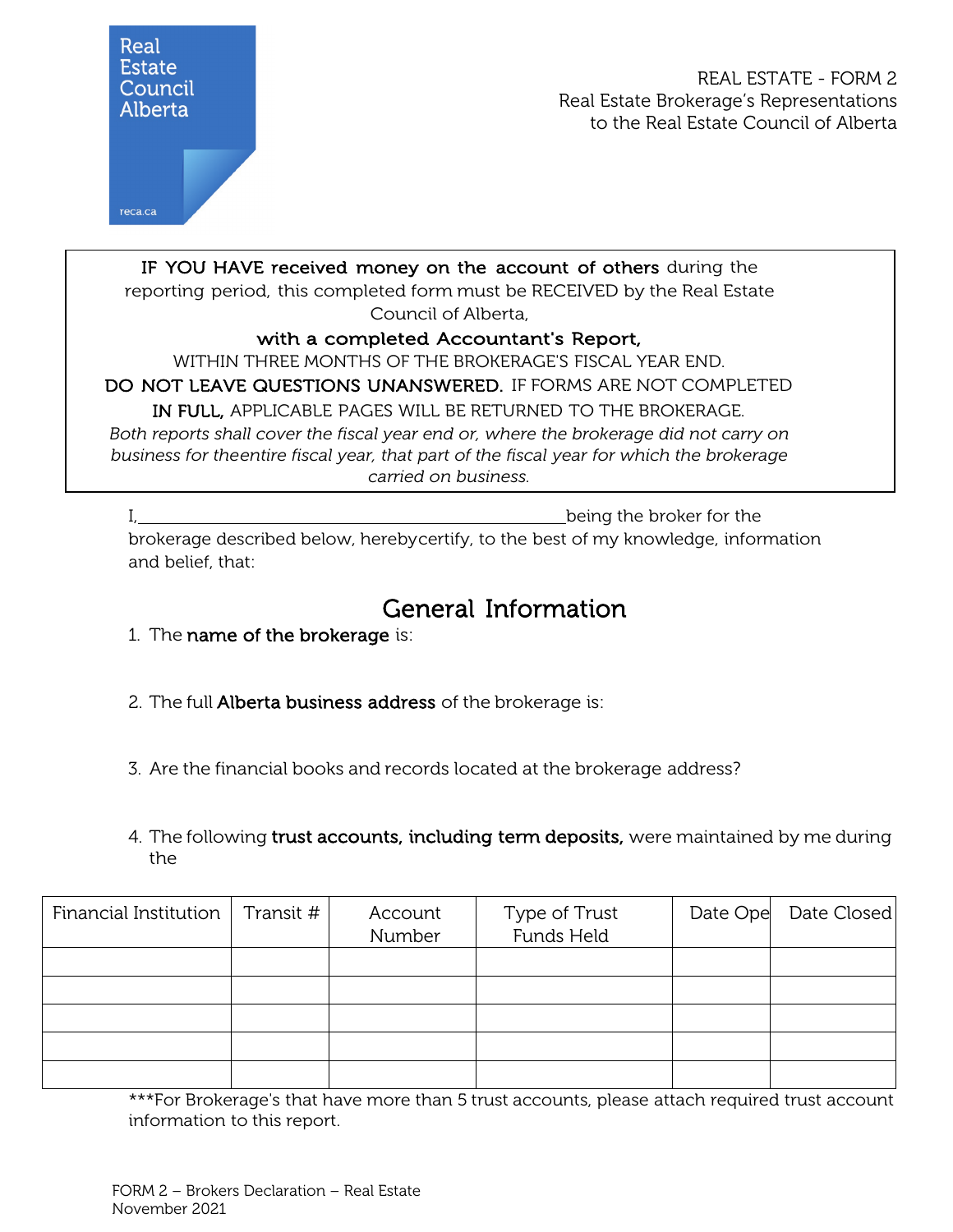## Accounting Information

- 5. My books of account properly reflect all the trust money transactions for real estate and property management activity up to the close of business at the fiscal year ending:
- 6. The total of all trust Real Estate and Property Management clients as at the fiscal year ending  $\frac{1}{1}$ , amount to  $\frac{1}{1}$

| 7 <sub>1</sub> | I have kept and maintained on a current basis trust records, recording separately<br>for each transaction/property, the trust money held in connection with trades in<br>real estate as defined in the Real Estate Act showing particulars of all receipts<br>and disbursements of trust money in respect of each trade and indicating the<br>source from which the money was received, the person(s) to whom it was<br>disbursed and any unexpended balance. | <b>O</b> Yes<br>$\bigcirc$ No |  |  |
|----------------|---------------------------------------------------------------------------------------------------------------------------------------------------------------------------------------------------------------------------------------------------------------------------------------------------------------------------------------------------------------------------------------------------------------------------------------------------------------|-------------------------------|--|--|
| 8.             | I have received/held trust funds from real estate sales/leasing                                                                                                                                                                                                                                                                                                                                                                                               | $O$ Yes                       |  |  |
|                |                                                                                                                                                                                                                                                                                                                                                                                                                                                               | $\bigcirc$ No                 |  |  |
| 9.             | 10. I have received/held trust funds from property management<br>transactions                                                                                                                                                                                                                                                                                                                                                                                 | $\bigcirc$ Yes                |  |  |
|                |                                                                                                                                                                                                                                                                                                                                                                                                                                                               | $\bigcirc$ No                 |  |  |
|                | 10 I have received/held trust funds from guaranteed sales                                                                                                                                                                                                                                                                                                                                                                                                     | $\bigcirc$ Yes                |  |  |
|                |                                                                                                                                                                                                                                                                                                                                                                                                                                                               | $\bigcirc$ No                 |  |  |
| 11.            | All trust money received in relation to the Residential Tenancies Act were                                                                                                                                                                                                                                                                                                                                                                                    | $\bigcirc$ Yes                |  |  |
|                | deposited within two (2) banking days after the date of the receipt and all other<br>trust funds were deposited within three (3) banking days after the date of receipt<br>or acceptance of the offer to purchase or within any further period agreed to in                                                                                                                                                                                                   | $\bigcirc$ No                 |  |  |
|                | writing by the parties to the trade.                                                                                                                                                                                                                                                                                                                                                                                                                          |                               |  |  |
|                | 12. I am a signatory on all trust accounts                                                                                                                                                                                                                                                                                                                                                                                                                    | $\bigcirc$ Yes                |  |  |
|                |                                                                                                                                                                                                                                                                                                                                                                                                                                                               | $\bigcirc$ No                 |  |  |
| 13.            | The total of all balances of funds held in trust accounts as they<br>appear in the books and records is supported by:                                                                                                                                                                                                                                                                                                                                         |                               |  |  |
| $\bullet$      | a detailed listing made monthly that shows the amount of trust money held                                                                                                                                                                                                                                                                                                                                                                                     | ⊙ Yes                         |  |  |
|                | for each transaction and that is reconciled to the trust records                                                                                                                                                                                                                                                                                                                                                                                              |                               |  |  |
|                | a detailed reconciliation of the trust accounts, made monthly                                                                                                                                                                                                                                                                                                                                                                                                 | $\bigcirc$ Yes                |  |  |
|                |                                                                                                                                                                                                                                                                                                                                                                                                                                                               | $\bigcirc$ No                 |  |  |
|                | a record of the reasons for any differences between the total balances in the<br>٠                                                                                                                                                                                                                                                                                                                                                                            | $\bigcirc$ Yes                |  |  |
|                | trust records of the brokerage and the total of all balances of funds in<br>accounts, and that those reconciliations and detailed listings are retained as<br>records supporting the monthly trust comparisons                                                                                                                                                                                                                                                | $\bigcirc$ No                 |  |  |